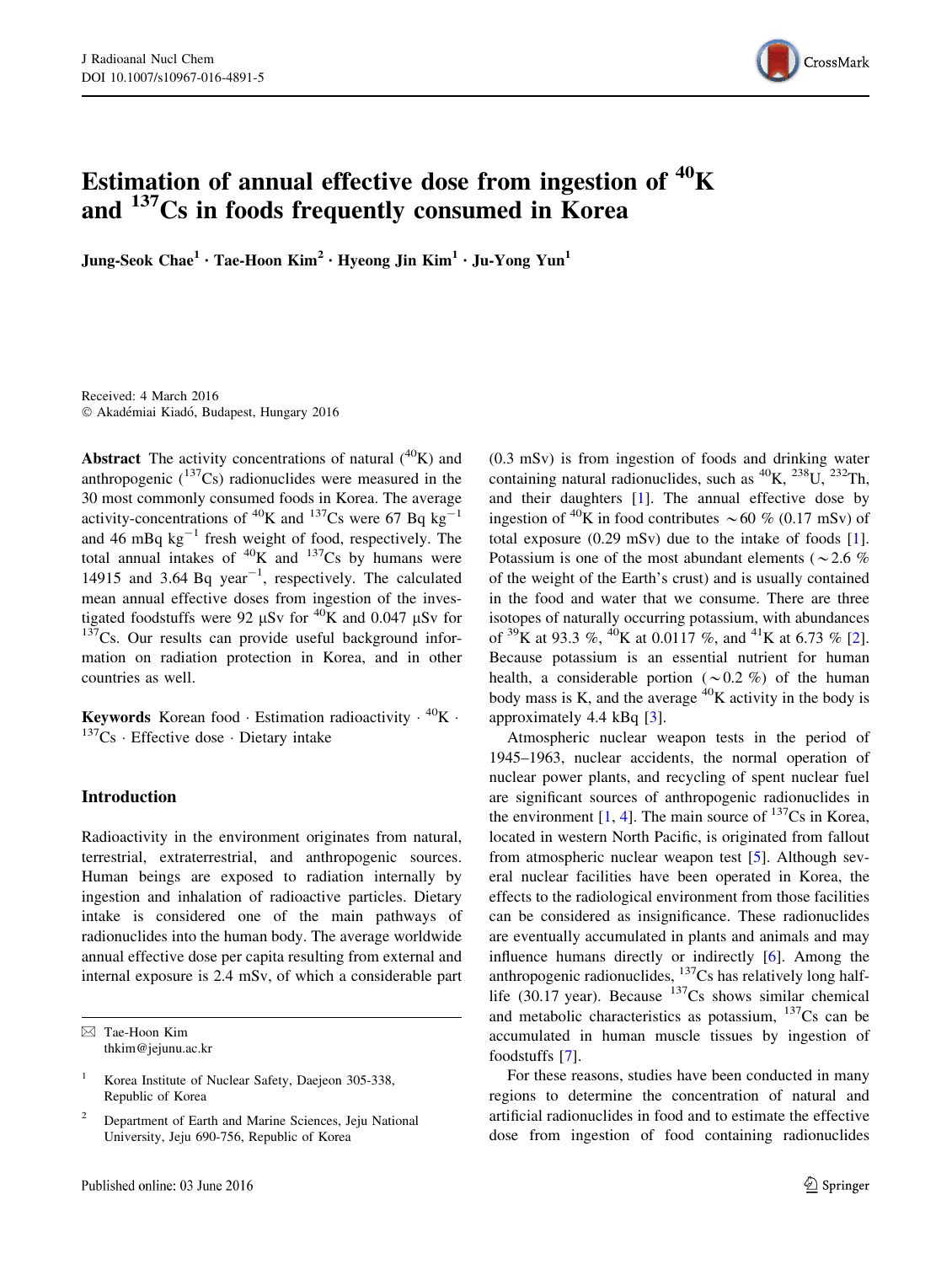[\[8–12](#page-5-0)]. The internal dose from naturally occurring radionuclides in several Korean foods has been reported [\[13](#page-5-0)]. However, there are only a few results available regarding the effective dose from ingestion of  ${}^{40}$ K and  $137Cs$  in foods [\[14](#page-5-0)–[18\]](#page-5-0). Moreover, the results of concentration of radionuclides and internal dosage by intake of some favorite types of Korean food, such as kimchi, rice cake, and tofu have not been reported. The aims of this study are to evaluate the annual dietary intake of  ${}^{40}$ K and  $137<sub>Cs</sub>$  in 30 kinds of foods frequently consumed in Korea and to estimate the annual effective dose from these radionuclides.

#### Materials and methods

#### Sampling

The sampling and radioactivity of artificial and natural radionuclides in Korean foods have been performed from 1999 to 2012 by the Korea Institute of Nuclear Safety (KINS) (Table [1](#page-2-0)). The specific activity data presented in this paper were collected from the environmental radioactivity survey results reported by KINS. Among the 30 types of frequently consumed foods in Table [1](#page-2-0), 23 kinds of food samples were purchased from local markets in the vicinity of 13 major cities in South Korea, and then were immediately analyzed for determination of specific activities. Since the seven kinds of food samples (beer, soju, beef soup, cola, rice wine, fruit drink, and soymilk) were not collected for radioactivity measurement during the environmental radioactivity survey by KINS, the  ${}^{40}$ K activity concentrations of seven foods were estimated using the elemental concentration of potassium in foodstuffs from statistics reported by the National Rural Living Science Institute [[19\]](#page-5-0).

## Determination of  ${}^{40}$ K and  ${}^{137}$ Cs activity concentrations

The collected samples were washed with deionized water and dried in electric oven at approximately 90  $\degree$ C for 1 day after measuring the weight. The dried samples were ashed in muffle furnace at  $450 \degree C$  to reduce the sample volume and remove organic matter. The ashed samples were transfer to the cylindrical plastic vial for measurement with high-purity germanium (HPGe) detector. For determination of  ${}^{40}$ K and  ${}^{137}$ Cs activity concentrations in foodstuffs, an HPGe detector with relative efficiency of 30 % was used. The detection efficiency of the detector was calibrated with the varied sample heights of 0.2–5 cm using a certified standard mixed gamma source. The gamma-ray energies of 1460.75 and 661.62 keV were

used to measure the activity concentration of  ${}^{40}$ K and  $137Cs$ , respectively. The specific activity of  $40K$  in food  $(A_s)$ , not collected for radioactivity measurement, was defined by the following equation:

$$
A_{\rm s} = C_{\rm k} \times A \tag{1}
$$

$$
A = (\text{Na} \times a \times \text{ln}2) / (100 \times \text{MW} \times T_{1/2}) \tag{2}
$$

where  $A_s$  is the specific activity of <sup>40</sup>K in food (Bq kg<sup>-1</sup>),  $C_k$  is concentration of potassium in food (g kg<sup>-1</sup>), A is specific activity of potassium (Bq  $g^{-1}$  K), Na is Avogadro's constant  $(6.02 \times 10^{23} \text{ mol}^{-1})$ , *a* is isotopic abundance of  ${}^{40}$ K (0.0117 %), MW is molecular weight of potassium (39.1 g mol<sup>-1</sup>), and  $T_{1/2}$  is half-life of <sup>40</sup>K  $(4.037 \times 10^{16} \text{ s}).$ 

The minimum detectable activity (MDA) values were calculated with Genie2k software program (Canberra Industries Inc.). When the radionuclides were not found considerably above the background level in the spectra after measurement, the analysis results were presented in below MDA. The various MDA values in this study could be caused by the different constituents such as measuring times, sample amounts, and detection efficiency.

#### Calculation of effective dose from foods

The annual effective dose from radionuclides in foodstuffs was calculated using the following equation:

$$
D = D_{\rm f} \times U \times A_{\rm s} \tag{3}
$$

where *D* denotes the annual effective dose ( $\mu$ Sv year<sup>-1</sup>); *D*<sub>f</sub> is the dose conversion coefficient ( $\mu Sv$  Bq<sup>-1</sup>); U is the amount of foodstuff consumed in 1 year (kg year<sup>-1</sup>) [\[20](#page-5-0)];  $A<sub>s</sub>$  is specific activity of <sup>40</sup>K by radioactivity measurement or calculation (Eq. 1) using statistics data [[19\]](#page-5-0). The dose conversion coefficients used for  ${}^{40}$ K and  ${}^{137}$ Cs were  $6.2 \times 10^{-9}$  and  $1.3 \times 10^{-8}$  Sv Bq<sup>-1</sup>, respectively [\[21](#page-6-0)].

#### Results and discussion

# Activity concentrations of  ${}^{40}$ K and  ${}^{137}$ Cs in foods frequently consumed in Korea

The specific activities of  ${}^{40}$ K and  ${}^{137}$ Cs measured in each type of food are summarized in Table [2](#page-3-0). The specific activity units are Bq  $kg^{-1}$  and mBq  $kg^{-1}$  for <sup>40</sup>K and  $137Cs$ , respectively. Although some food samples, such as green tea and wakame (a kelp species) had already been dried when they were purchased, these samples were regarded as fresh. While  $^{40}$ K in all collected food samples showed specific activities above MDA,  $^{137}Cs$  was only measured above MDA values in 11 food types. Specific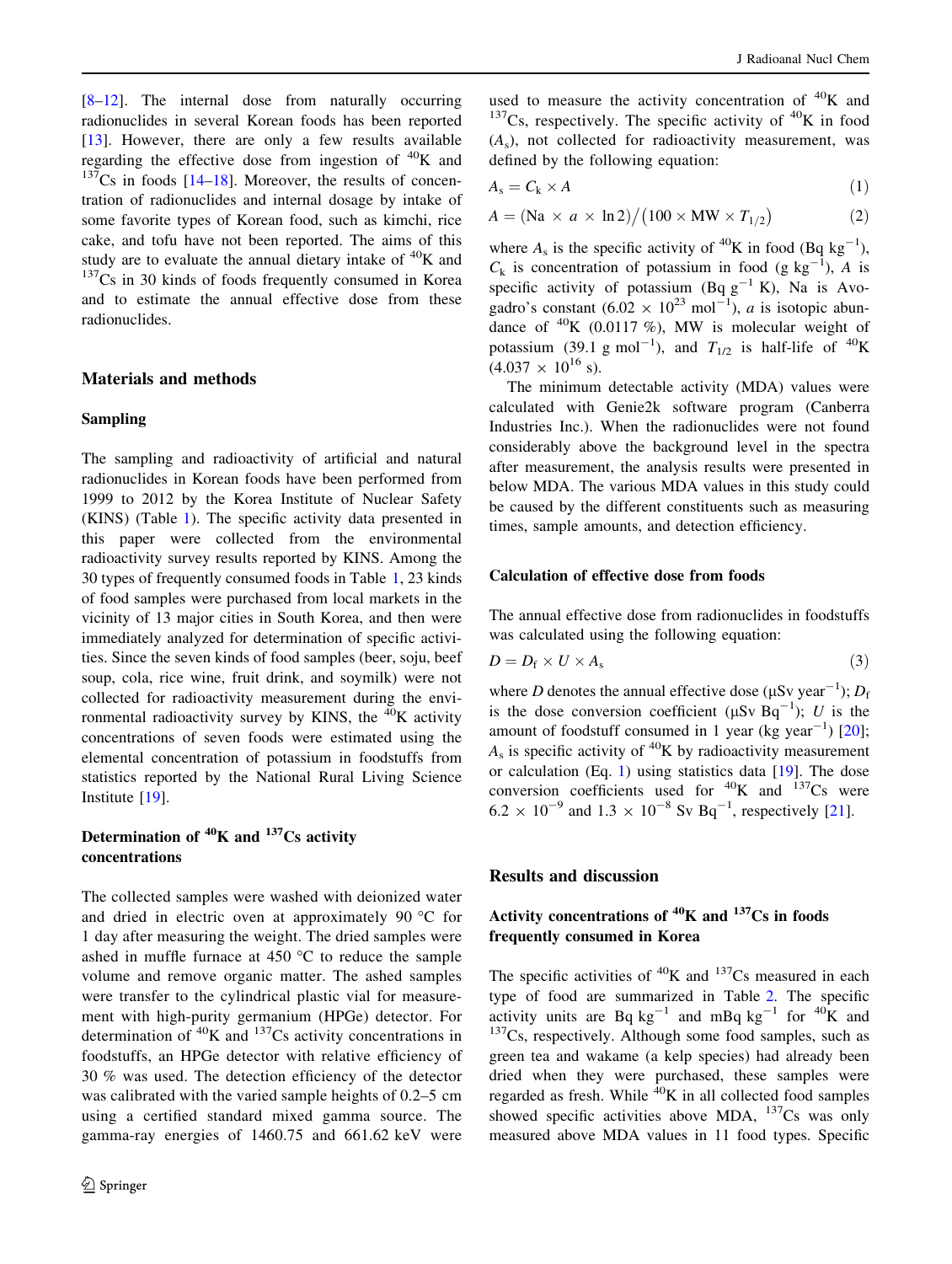<span id="page-2-0"></span>Table 1 Average food consumption rates in Korea and information about food samples used in this work

| Food type    | Daily intake $(g/day)^a$ | Intake rate $(\%)^a$ | Number of samples        | Sampling time            |
|--------------|--------------------------|----------------------|--------------------------|--------------------------|
| Rice         | 169.8                    | 11.6                 | 13(1)                    | 2012                     |
| Milk         | 75.3                     | 5.2                  | 12(2)                    | 2012                     |
| Kimchi       | 60.7                     | 4.2                  | 12                       | 2007                     |
| Beer         | 51.2                     | 3.5                  | —                        | -                        |
| Pork         | 39.8                     | 2.7                  | 12(8)                    | 2007                     |
| Soju         | 36.8                     | 2.5                  | $\overline{\phantom{0}}$ | $\qquad \qquad -$        |
| Mandarin     | 29.7                     | 2.0                  | 10(10)                   | 2001                     |
| Onion        | 27.3                     | 1.9                  | 10                       | 2001                     |
| Beef soup    | 26.2                     | 1.8                  | -                        | -                        |
| Egg          | 25.2                     | 1.7                  | 20(1)                    | 1999                     |
| Cola         | 24.7                     | 1.7                  | $\overline{\phantom{0}}$ | $\overline{\phantom{0}}$ |
| Apple        | 24.6                     | 1.7                  | 10                       | 2001                     |
| Chicken      | 24.5                     | 1.7                  | 13(11)                   | 1999, 2008               |
| Chili        | 24.5                     | 1.7                  | 10                       | 2001                     |
| Tomato       | 21.8                     | 1.5                  | $\overline{c}$           | 2007                     |
| Beef         | 21.4                     | 1.5                  | 9(7)                     | 2008                     |
| Potato       | 19.3                     | 1.3                  | 10                       | 2001                     |
| Watermelon   | 19.1                     | 1.3                  | $\mathbf{1}$             | 2006                     |
| Rice wine    | 18.9                     | 1.3                  | $\overline{\phantom{0}}$ | $\overline{\phantom{0}}$ |
| Tofu         | 18.5                     | 1.3                  | 12                       | 2007                     |
| <b>Bread</b> | 18.2                     | 1.3                  | 12                       | 2007                     |
| Green tea    | 17.2                     | 1.2                  | 12(12)                   | 2003                     |
| Cucumber     | 16.0                     | 1.1                  | 12(1)                    | 2005                     |
| Persimmon    | 15.7                     | 1.1                  | 10(1)                    | 2001                     |
| Grape        | 14.5                     | 1.0                  | 10                       | 2001                     |
| Ramen        | 13.9                     | 1.0                  | 12                       | 2007                     |
| Fruit drink  | 13.8                     | 1.0                  | -                        | -                        |
| Rice cake    | 12.5                     | 0.9                  | 12(4)                    | 2007                     |
| Wakame       | 12.0                     | $0.8\,$              | 10                       | 2007-2008, 2011-2013     |
| Soymilk      | 11.8                     | $\rm 0.8$            | $\overline{\phantom{0}}$ | -                        |

<sup>a</sup> Data were collected from the Korea Centers for Disease Control & Prevention [[20](#page-5-0)]. Figures in parentheses refer to the number of  $137Cs$  samples

activities of  ${}^{40}$ K ranged from 0 (cola) to 589 (green tea) Bq  $kg^{-1}$  fresh weight of food. Average  $^{40}K$  activity for all types of food was  $67$  Bq kg<sup>-1</sup> fresh weight. The activity concentration of <sup>40</sup>K in rice (26 Bq  $kg^{-1}$ ), the most widely consumed food in Korea, was comparable to that  $(21$  Bq kg<sup>-1</sup>) already measured in Japan [[22\]](#page-6-0), and relatively lower than measured elsewhere (Kuwait: 33-101 Bq  $kg^{-1}$ ; Malaysia: 50-98 Bq  $kg^{-1}$ ; and India: 121 Bq  $kg^{-1}$ ) [\[23–25](#page-6-0)]. Thus, the activity concentrations of  $^{40}$ K in rice appear to be associated with transfer factors depending on factors such as characteristics of rice varieties and soil environment  $[26]$  $[26]$ . Specific activities of <sup>40</sup>K in milk (43 Bq  $kg^{-1}$ ), the second most consumed foodstuff in Korea, were similar to the ranges reported in Japan  $(50 Bq kg^{-1})$  [[22\]](#page-6-0) and India  $(34 Bq kg^{-1})$  [\[27](#page-6-0)]. In this study, the activity concentrations of  $^{40}$ K in kimchi

 $(85 Bq kg<sup>-1</sup>)$ , the third most consumed food and one of the most popular traditional foods in Korea, were similar to those in pork, tomatoes, and beef. Activity concentrations of <sup>40</sup>K in green tea (465 Bq  $kg^{-1}$ ), the highest activity in the 30 most commonly consumed foods in Korea, were similar to that  $(450 \text{ Bq kg}^{-1})$  reported in Turkey [\[28](#page-6-0)]. In general, potassium is a large portion of the ingredients in green tea leaves [\[29](#page-6-0)].

The specific activities of  $137Cs$  were estimated to be less than MDA in 12 food types (kimchi, onions, apples, chili, tomatoes, potatoes, watermelon, tofu, bread, grapes, ramen, and wakame) investigated in this study (Table [2\)](#page-3-0). Activity concentrations of  $137Cs$  in seven food samples (beer, soju, beef soup, cola, rice wine, fruit drink, and soymilk) were not measured in this study. Specific activities of  $^{137}Cs$ ranged from less than MDA to 606 (beef) mBq  $kg^{-1}$  fresh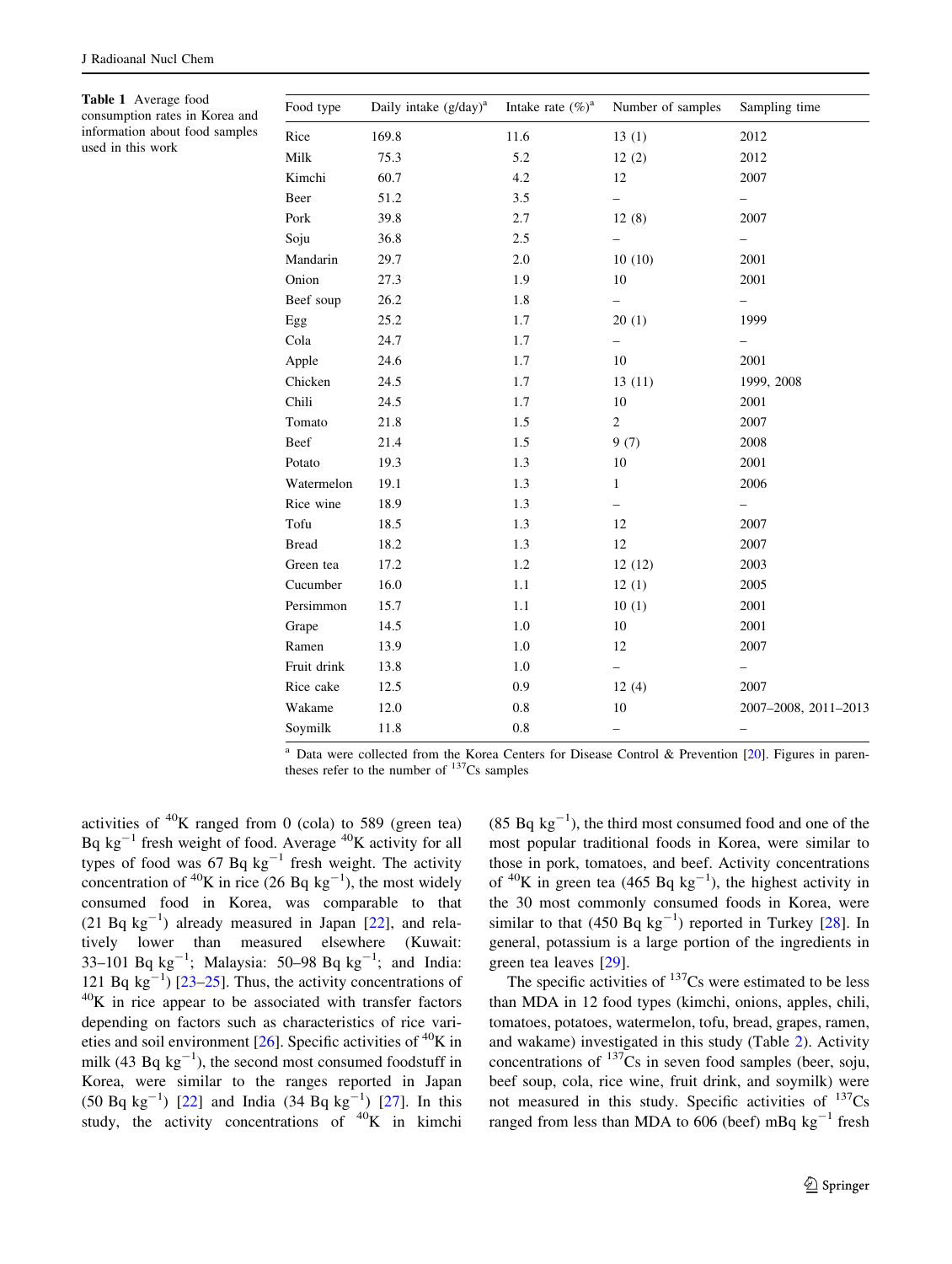<span id="page-3-0"></span>

|                           | <b>Table 2</b> Average specific activities of ${}^{40}$ K and ${}^{137}$ Cs in foods fre- |  |  |  |
|---------------------------|-------------------------------------------------------------------------------------------|--|--|--|
| quently consumed in Korea |                                                                                           |  |  |  |

| Food type    | $40$ K (Bq kg <sup>-1</sup> )<br>Mean $\pm$ SD (range) | $137Cs$ (mBq kg <sup>-1</sup> )<br>Mean $\pm$ SD (range) |
|--------------|--------------------------------------------------------|----------------------------------------------------------|
| Rice         | $26 \pm 12$ (15–64)                                    | 11                                                       |
| Milk         | $43 \pm 8$ (18-48)                                     | $23 \pm 1 (23 - 24)$                                     |
| Kimchi       | $85 \pm 16 (64 - 110)$                                 | $<$ MDA (22–45)                                          |
| Beer         | 7                                                      |                                                          |
| Pork         | $85 \pm 34 (48 - 178)$                                 | $32 \pm 16$ (15–61)                                      |
| Soju         | $\Omega$                                               |                                                          |
| Mandarin     | $43 \pm 10 (31 - 59)$                                  | $26 \pm 14$ (12–57)                                      |
| Onion        | $43 \pm 10$ (29-62)                                    | $<$ MDA $(6-18)$                                         |
| Beef soup    | $\overline{c}$                                         |                                                          |
| Egg          | $38 \pm 8 (28 - 67)$                                   | 24                                                       |
| Cola         | $\overline{0}$                                         |                                                          |
| Apple        | $44 \pm 12$ (29-64)                                    | $<$ MDA $(5-17)$                                         |
| Chicken      | $69 \pm 16 (44 - 94)$                                  | $28 \pm 12$ (11-53)                                      |
| Chili        | $90 \pm 18(68 - 123)$                                  | $<$ MDA $(8-39)$                                         |
| Tomato       | $89 \pm 5 (85 - 92)$                                   | $ MDA(17-19) $                                           |
| Beef         | $85 \pm 24 (41 - 128)$                                 | $113 \pm 113$ (19-606)                                   |
| Potato       | $118 \pm 13 (96 - 139)$                                | $<$ MDA $(15-26)$                                        |
| Watermelon   | 47                                                     | $<$ MDA $(7)$                                            |
| Rice wine    | 5                                                      |                                                          |
| Tofu         | $43 \pm 9 (31 - 63)$                                   | $<$ MDA $(11–27)$                                        |
| <b>Bread</b> | $33 \pm 9(22 - 51)$                                    | $<$ MDA $(11–24)$                                        |
| Green tea    | $465 \pm 125$ (212-589)                                | $185 \pm 84 (76 - 372)$                                  |
| Cucumber     | $52 \pm 8 (39 - 65)$                                   | 10                                                       |
| Persimmon    | $47 \pm 7$ (33-59)                                     | 11                                                       |
| Grape        | $65 \pm 14$ (48-88)                                    | $<$ MDA $(7-30)$                                         |
| Ramen        | $60 \pm 13$ (27-79)                                    | $<$ MDA $(15-60)$                                        |
| Fruit drink  | 131                                                    |                                                          |
| Rice cake    | $24 \pm 23(5-66)$                                      | $22 \pm 13$ (12–41)                                      |
| Wakame       | $153 \pm 35 (101 - 204)$                               | $ MDA(41-104) $                                          |
| Soymilk      | 3                                                      |                                                          |

MDA minimum detectable activity

weight of food. Average  $137$ Cs activity concentration for all types of food was 46 mBq  $kg^{-1}$  fresh weight. The average value of <sup>137</sup>Cs in the foods commonly consumed in Korea was three orders of magnitude lower than that of  $^{40}$ K. These results are consistent with those reported in Kuwait [\[23](#page-6-0)] and Egypt [\[30](#page-6-0)]. Activity concentrations of  $^{137}Cs$  in meat (113 mBq kg<sup>-1</sup> for beef, 32 mBq kg<sup>-1</sup> for pork, and 28 mBq  $kg^{-1}$  for chicken) in Korea were relatively higher than those in meat (53 mBq  $kg^{-1}$ ) in Japan [[17\]](#page-5-0). However, activity concentrations of  $137\text{Cs}$  in green tea (185 mBq  $kg^{-1}$ ), in rice (11 mBq  $kg^{-1}$ ), and in cucumbers  $(10 \text{ mBq kg}^{-1})$  in Korea were relatively lower than those in green tea  $(900 \text{ mBq kg}^{-1})$  in Egypt [[31\]](#page-6-0), in rice  $(100 \text{ mBq kg}^{-1})$  in Kuwait [\[23](#page-6-0)], and in cucumber  $(20-310 \text{ mBq kg}^{-1})$  in Egypt [[30\]](#page-6-0). The activity

concentration of  $137Cs$  in milk in Korea was similar to that  $(30 \text{ mBq kg}^{-1})$  in Lithuania [[16\]](#page-5-0).

# Annual intakes of  ${}^{40}$ K and  ${}^{137}$ Cs in foods frequently consumed in Korea

In order to calculate annual intakes of  ${}^{40}$ K and  ${}^{137}$ Cs, the average activity concentrations of  ${}^{40}$ K and  ${}^{137}$ Cs were multiplied by the consumption rate of foods determined by the Korean Ministry of Health and Welfare [\[32](#page-6-0), [33](#page-6-0)]. The estimated annual intakes of  ${}^{40}$ K and  ${}^{137}$ Cs in frequently consumed foods in Korea are presented in Table [3.](#page-4-0) The annual intakes in Korean foods ranged from 0 (soju and cola) to 1883 Bq year<sup>-1</sup> (kimchi) for <sup>40</sup>K, and from 0.02 (green tea) to  $0.88$  Bq year<sup>-1</sup> (beef) for  $137$ Cs. The total annual intake of  ${}^{40}$ K (14,915 Bq year<sup>-1</sup>) was much higher than that of  $^{137}Cs$  (3.64 Bq year<sup>-1</sup>).

The ranking of the annual intake sources of  ${}^{40}$ K were kimchi  $\ge$  rice  $\ge$  pork  $\ge$  milk  $\ge$  potato  $\ge$  chili in Korean foods, and intakes were relatively higher in these foods. The high annual intakes of  ${}^{40}K$  in kimchi, rice, pork, and milk seem to be due to high food consumption rates in Korea, but those in potato and chili appear to be associated with high  $^{40}$ K activity. The total annual intake of  $^{40}$ K in foods frequently consumed in Korea in this study was similar to that  $(14,381 \text{ Bq year}^{-1})$  previously reported in Korea [[13\]](#page-5-0) but was lower than that reported in the Pakistan  $(29,178 \text{ Bq year}^{-1})$  [[15\]](#page-5-0), China (22,886 Bq year<sup>-1</sup>) [\[34](#page-6-0)], and India  $(21,367 \text{ Bq year}^{-1})$  [[35\]](#page-6-0).

The ranking of annual intake sources of  $137Cs$  were beef  $>$  rice  $>$  milk  $>$  pork in Korean foods, and intakes were relatively higher in beef, rice, milk, and pork than in other foods (mandarin, egg, chicken, green tea, cucumber, persimmon, and rice cake). The high annual intakes of  $137Cs$  in rice, milk, and pork seem to be due to high food consumption rates in Korea. In particular, the highest annual intake of  $137Cs$  in beef appears to be associated with environmental concentrations (i.e. biomagnifications) depending on higher trophic levels. In this context, the annual intake of  $137Cs$  in meat, such as beef and pork, was relatively higher than in vegetables and fruits. The total annual intake of  $137Cs$  in foods frequently consumed in Korea in this study was lower than that reported in Ukraine  $(1478 \text{ Bq year}^{-1})$  [\[36](#page-6-0)], in Taiwan (60 Bq year<sup>-1</sup>) [\[14](#page-5-0)], and in Japan  $(23 \text{ Bq year}^{-1})$  [[37\]](#page-6-0).

Annual intakes of  $40K$  showed significantly positive correlations with annual intakes of  $137Cs$  $137Cs$  (Fig. 1). This result indicated that the annual intakes of  ${}^{40}$ K and  ${}^{137}$ Cs have the same ordering for most of foodstuffs. Although  $^{40}$ K and  $^{137}$ Cs exhibited similar behavior in foods due to the chemical characteristics of the alkali group in the periodic table, the highest annual intakes of  ${}^{40}$ K and  ${}^{137}$ Cs were different in the consumed foods in Korea. The annual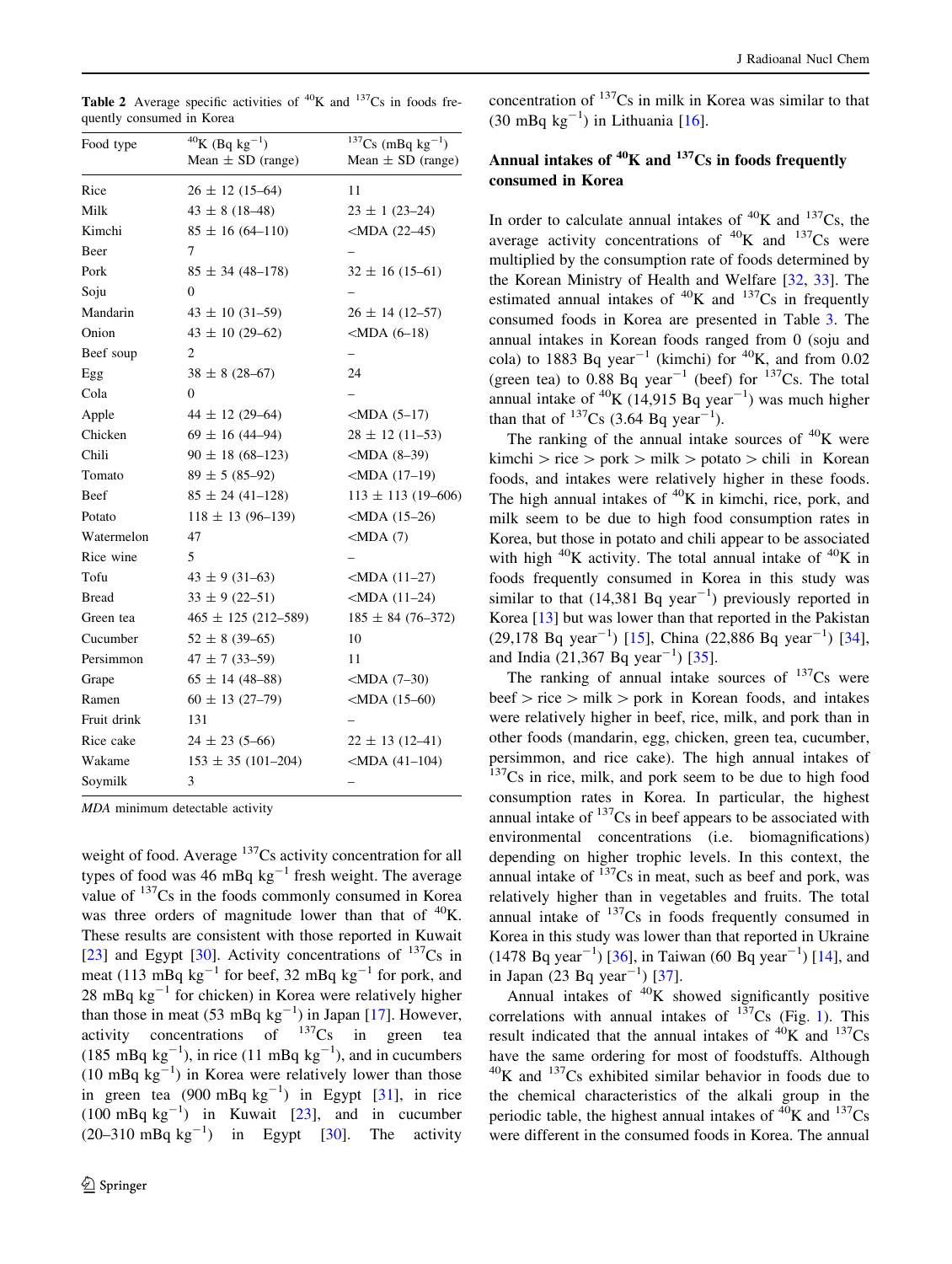| Food type    | $^{40}{\rm K}$                         |                                               | 137Cs                                  |                                   |  |
|--------------|----------------------------------------|-----------------------------------------------|----------------------------------------|-----------------------------------|--|
|              | Annual intake (Bq year <sup>-1</sup> ) | Internal dose ( $\mu Sv$ year <sup>-1</sup> ) | Annual intake (Bq year <sup>-1</sup> ) | Internal dose ( $nSv year^{-1}$ ) |  |
| Rice         | 1611                                   | $10\,$                                        | 0.68                                   | 8.9                               |  |
| Milk         | 1182                                   | 7.3                                           | 0.63                                   | 8.2                               |  |
| Kimchi       | 1883                                   | $12\,$                                        |                                        |                                   |  |
| Beer         | 131                                    | 0.8                                           | ÷,                                     | ÷,                                |  |
| Pork         | 1235                                   | 7.7                                           | 0.46                                   | 6.0                               |  |
| Soju         | $\boldsymbol{0}$                       | $\boldsymbol{0}$                              | -                                      | $\overline{\phantom{0}}$          |  |
| Mandarin     | 466                                    | 2.9                                           | 0.28                                   | 3.7                               |  |
| Onion        | 428                                    | 2.7                                           |                                        |                                   |  |
| Beef soup    | 19                                     | 0.1                                           |                                        | -                                 |  |
| Egg          | 350                                    | 2.2                                           | 0.22                                   | 2.9                               |  |
| Cola         | $\mathbf{0}$                           | $\boldsymbol{0}$                              |                                        | -                                 |  |
| Apple        | 395                                    | 2.4                                           | $\overline{\phantom{0}}$               | ÷,                                |  |
| Chicken      | 617                                    | 3.8                                           | 0.24                                   | 3.1                               |  |
| Chili        | 805                                    | 5.0                                           |                                        |                                   |  |
| Tomato       | 708                                    | 4.4                                           |                                        |                                   |  |
| Beef         | 664                                    | 4.1                                           | 0.88                                   | 11                                |  |
| Potato       | 831                                    | 5.2                                           |                                        |                                   |  |
| Watermelon   | 328                                    | $2.0\,$                                       |                                        |                                   |  |
| Rice wine    | 34                                     | $0.2\,$                                       |                                        |                                   |  |
| Tofu         | 290                                    | 1.8                                           |                                        |                                   |  |
| <b>Bread</b> | 219                                    | 1.4                                           |                                        |                                   |  |
| Green tea    | 44                                     | 0.3                                           | 0.02                                   | $0.2\,$                           |  |
| Cucumber     | 304                                    | 1.9                                           | 0.06                                   | 0.8                               |  |
| Persimmon    | 269                                    | $1.7\,$                                       | $0.06\,$                               | $\rm 0.8$                         |  |
| Grape        | 344                                    | 2.1                                           |                                        |                                   |  |
| Ramen        | 304                                    | 1.9                                           |                                        |                                   |  |
| Fruit drink  | 660                                    | 4.1                                           |                                        | -                                 |  |
| Rice cake    | 110                                    | 0.7                                           | 0.10                                   | 1.3                               |  |
| Wakame       | 670                                    | 4.2                                           |                                        |                                   |  |
| Soymilk      | 13                                     | $0.1\,$                                       |                                        |                                   |  |
| Total        | 14,915                                 | 92                                            | 3.64                                   | 47                                |  |

<span id="page-4-0"></span>**Table 3** Annual intakes and internal dose of  ${}^{40}$ K and  ${}^{137}$ Cs from ingestion of foods

intakes of  $40K$  appear to be associated with food consumption rates and the specific activities of  ${}^{40}$ K in foods, while those of  $137$ Cs seem to be closely linked to bioaccumulation as well as food consumption rates.

## Annual effective dose

The annual effective doses from intake of  ${}^{40}$ K and  ${}^{137}$ Cs in foodstuffs were calculated from the average activity concentrations of  ${}^{40}$ K and  ${}^{137}$ Cs, the annual consumption of typical Korean foods [[32\]](#page-6-0), and the dose conversion coefficients used for  ${}^{40}$ K and  ${}^{137}$ Cs. The estimated annual effective doses of  ${}^{40}$ K and  ${}^{137}$ Cs from ingestion of Korean foods are presented in Table 3. The annual effective doses from ingestion of Korean foods were ranged from 0 (soju and cola) to 12  $\mu$ Sv year<sup>-1</sup> (kimchi) for <sup>40</sup>K and from 0.2 (green tea) to 11 nSv year<sup>-1</sup> (beef) for <sup>137</sup>Cs. The total annual effective dose of <sup>40</sup>K (92  $\mu$ Sv year<sup>-1</sup>) was much higher than that of  $137Cs$  (47 nSv year<sup>-1</sup>). These results track the trends of the annual intake of  ${}^{40}$ K and  ${}^{137}$ Cs.

The total annual effective dose of  ${}^{40}$ K in foods mainly consumed in Korea in this study was lower than that reported in Iran (5240  $\mu$ Sv year<sup>-1</sup>) [\[18](#page-5-0)] in Pakistan (165  $\mu$ Sv year<sup>-1</sup>) [[15\]](#page-5-0), and in Japan (130–217  $\mu$ Sv year<sup>-1</sup>) [\[17](#page-5-0)]. The total annual effective dose of  $137Cs$  in foods mainly consumed in Korea in this study was lower than that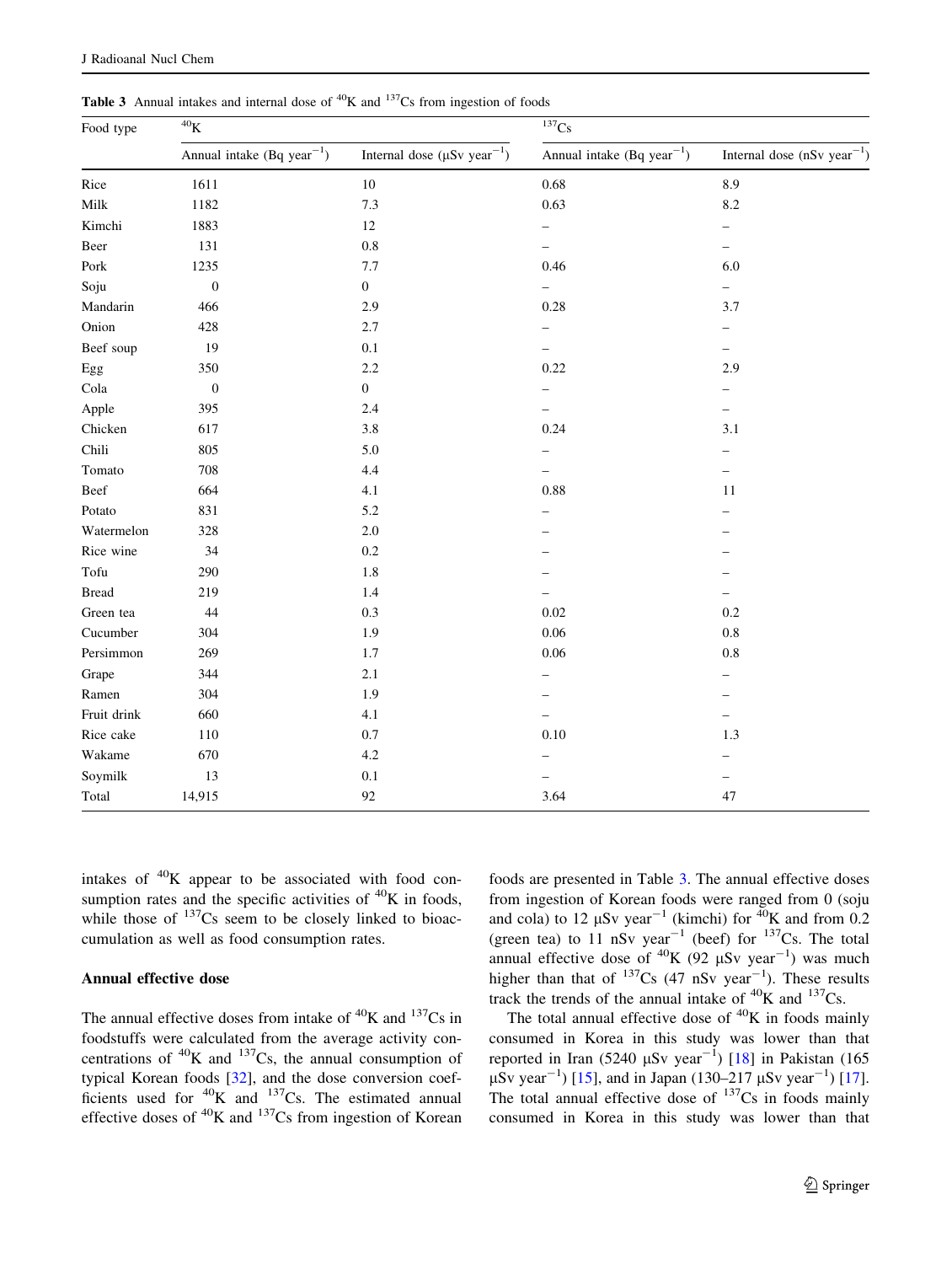<span id="page-5-0"></span>

Fig. 1 Annual intake of  ${}^{40}$ K versus annual intake of  ${}^{137}$ Cs in foods of Korea

reported in Iran (2490 nSv year<sup> $-1$ </sup>) [18], in Taiwan (780 nSv year<sup>-1</sup>) [14], and in Japan (49–378 nSv year<sup>-1</sup>) [17].

## **Conclusions**

This study estimated the specific activities of  ${}^{40}$ K and  ${}^{137}$ Cs in the 30 most commonly consumed foods in Korea. The highest activity concentration of  ${}^{40}$ K and  ${}^{137}$ Cs and the highest annual intake of  ${}^{40}$ K and  ${}^{137}$ Cs in foodstuffs frequently consumed in Korea showed in green tea and beef and kimchi and beef, respectively. The annual intake and annual effective dose of  ${}^{40}$ K were much higher than those of  $137Cs$ . Because the chemical and metabolic characteristics of potassium and cesium are similar, the distributions of  ${}^{40}$ K and  ${}^{137}$ Cs in the most frequently consumed foodstuffs in Korea show similar trends. More extensive studies are necessary to elucidate the effects of  ${}^{40}$ K and  ${}^{137}$ Cs in the human body after their ingestion in foods.

Acknowledgments We thank all members in the center for environmental radiation and radioactivity assessment and 15 regional monitoring stations for their technical support with sampling and laboratory analyses.

#### References

1. United Nation Scientific Committee on the Effects of Atomic Radiation (UNSCEAR) (2000) Sources and effects of ionizing radiation (2000) In: UNSCEAR 2000 Report, Annex B: Exposures from Natural Radiation Sources. United Nations, New York

- 2. Berglund M, Wieser ME (2011) Isotopic compositions of the elements 2009 (IUPAC Technical Report). Pure Appl Chem 83(2):397–410
- 3. Tykva R, Sabol J (1995) Low-level environmental radioactivity sources and evaluation. Technomic Publishing Company Inc, Lancaster
- 4. International Atomic Energy Agency (IAEA) (2006) Applicability of monitored natural attenuation at radioactively contaminated sites. Technical Reports Series, Vienna, p 445
- 5. Povinec PP, Aoyama M, Biddulph D, Breier R, Buesseler K, Chang CC, Golser R, Hou XL, Ješkovský M, Jull AJT, Kaizer J, Nakano M, Nies H, Palcsu L, Papp L, Pham MK, Steier P, Zhang LY (2013) Cesium, iodine and tritium in NW Pacific waters—a comparison of the Fukushima impact with global fallout. Biogeosciences 10:5481–5496
- 6. Rachubik J, Grosicki A (2009) Radiocaesium activity concentrations in Polish food of animal origin and radiation dose assessment for consumers. Bull Vet Inst Pulawy 53:839–843
- 7. Bhat R, Gómez-López VM (2014) In: Bhat R, Gómez-López VM (eds) Practical food safety: contemporary issues and future directions. Wiley, New York
- 8. Hernández F, Hernández-Armas J, Catalán A, Fernández-Aldecoa JC, Landeras MI (2004) Activity concentrations and mean annual effective dose of foodstuffs on the island of Tenerife, Spain. Radiat Prot Dosim 111(2):205–210
- 9. Jibiri NN, Farai IP, Alausa SK (2007) Estimation of annual effective dose due to natural radioactive elements in ingestion of foodstuffs in tin mining area of Jos-Plateau, Nigeria. J Environ Radioact 94:31–40
- 10. Landstetter C, Zapletal M, Sinojmeri M, Katzlberger C (2013) Measurements of natural and artificial radionuclides in food samples and water for human consumption in Austria for the calculation of the ingestion dose. J Radioanal Nucl Chem 296:905–908
- 11. Patra AC, Mohapatra S, Sahoo SK, Lenka P, Dubey JS, Thakur VK, Kumar AV, Ravi PM, Tripathi RM (2014) Assessment of ingestion dose due to radioactivity in selected food matrices and water near Vizag, India. J Radioanal Nucl Chem 300:903–910
- 12. Tufail M, Sabiha-Javied Akhtar N, Akhter J (2010) Assessment of annual effective dose from natural radioactivity intake through wheat grain produced in Faisalabad, Pakistan. J Radioanal Nucl Chem 283:585–590
- 13. Choi MS, Lin XJ, Lee SA, Kim W, Kang HD, Doh SH, Kim DS, Lee DM (2008) Daily intakes of naturally occurring radioisotopes in typical Korean foods. J Environ Radioact 99:1319–1323
- 14. Wang CJ, Lai SY, Huang CC, Lin YM (1996) Annual intake of  $137Cs$  and  $90Sr$  from ingestion of main foodstuffs in Taiwan. J Health Phys 31(2):185–191
- 15. Akhter P, Ashraf N, Mohammad D, Orfi SD, Ahmad N (2003) Nutritional and radiological impact of dietary potassium on the Pakistani population. Food Chem Toxicol 41:531–534
- 16. Butkus D, Laučytė I, Ladygienė R (2006) Estimation of effective dose caused by  ${}^{40}$ K,  ${}^{90}$ Sr and  ${}^{137}$ Cs in daily food. J Environ Eng Landsc 2:77–81
- 17. Sugiyama H, Terada H, Takahashi M, Iijima I, Isomura K (2007) Contents and daily intakes of gamma-ray emitting nuclides, <sup>90</sup>Sr, and 238U using market-basket studies in Japan. J Health Sci 53(1):107–118<br>18. Changizi V, Jafarpoor Z, Naseri M (2010) Measurement of <sup>226</sup>Ra,
- $228$ Ra,  $137$ Cs and  $40$ K in edible parts of two types of leafy vegetables cultivated in Tehran province-Iran and resultant annual ingestion radiation dose. Iran J Radiat Res 8(2):103–110
- 19. National Rural Living Science Institute (2001) Food composition table. Sixth revision, Suwon
- 20. Korea Centers for Disease Control & Prevention (2012) Korea Health Statistics 2012: Korea National Health and Nutrition Examination Survey (KNHANES V-3)